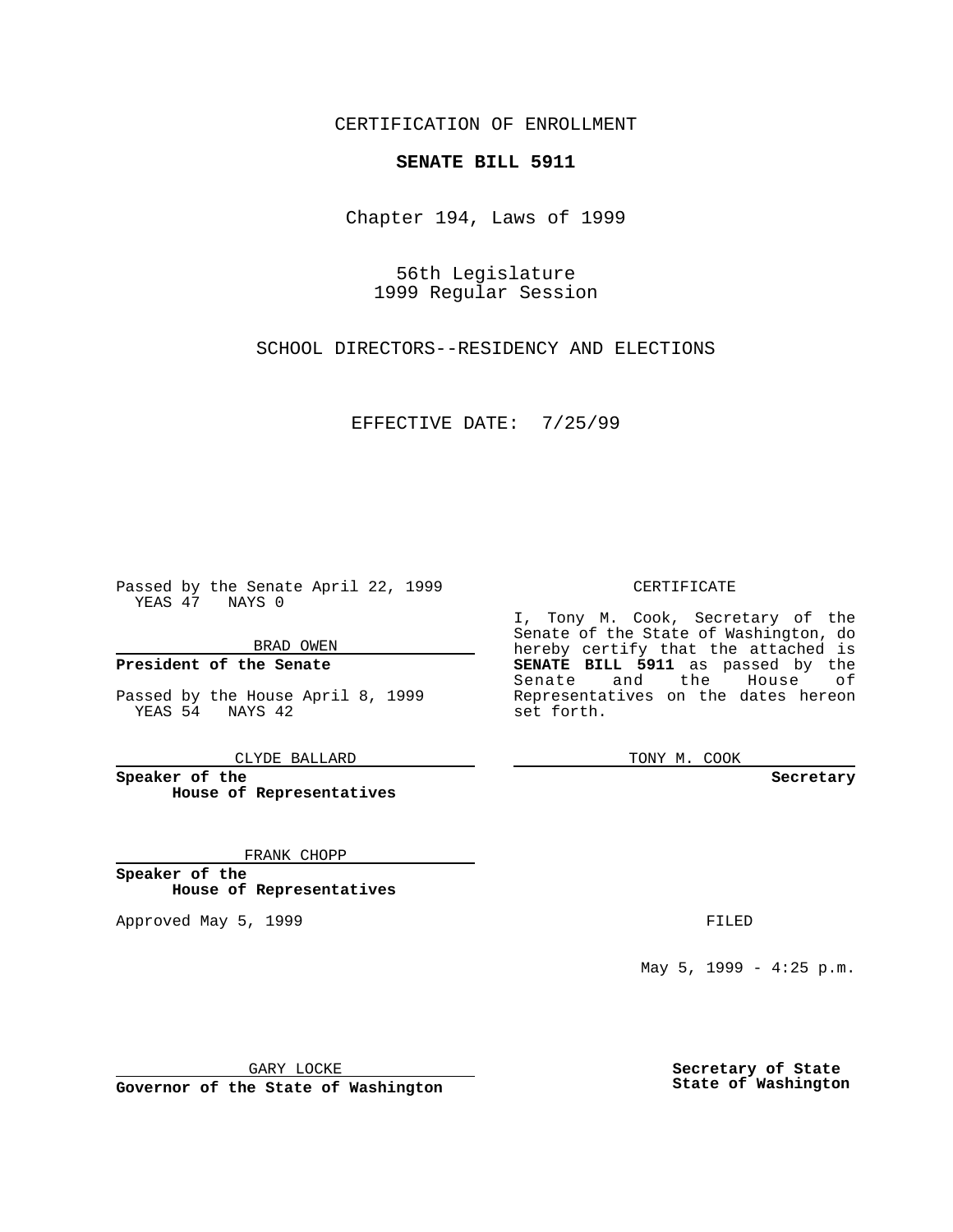## **SENATE BILL 5911** \_\_\_\_\_\_\_\_\_\_\_\_\_\_\_\_\_\_\_\_\_\_\_\_\_\_\_\_\_\_\_\_\_\_\_\_\_\_\_\_\_\_\_\_\_\_\_

\_\_\_\_\_\_\_\_\_\_\_\_\_\_\_\_\_\_\_\_\_\_\_\_\_\_\_\_\_\_\_\_\_\_\_\_\_\_\_\_\_\_\_\_\_\_\_

## AS AMENDED BY THE HOUSE

Passed Legislature - 1999 Regular Session

**State of Washington 56th Legislature 1999 Regular Session By** Senators Eide, Hochstatter and McAuliffe Read first time 02/16/1999. Referred to Committee on Education.

 AN ACT Relating to school director positions, residency, and vacancies; and adding a new section to chapter 28A.315 RCW.

BE IT ENACTED BY THE LEGISLATURE OF THE STATE OF WASHINGTON:

 NEW SECTION. **Sec. 1.** A new section is added to chapter 28A.315 RCW to read as follows:

 Notwithstanding RCW 42.12.010(4), a school director elected from a director district may continue to serve as a director from the district even though the director no longer resides in the director district, but continues to reside in the school district, under the following conditions:

 (1) If, as a result of redrawing the director district boundaries, the director no longer resides in the director district, the director shall retain his or her position for the remainder of his or her term of office; and

 (2) If, as a result of the director changing his or her place of residence the director no longer resides in the director district, the director shall retain his or her position until a successor is elected and assumes office as follows: (a) If the change in residency occurs after the opening of the regular filing period provided under RCW